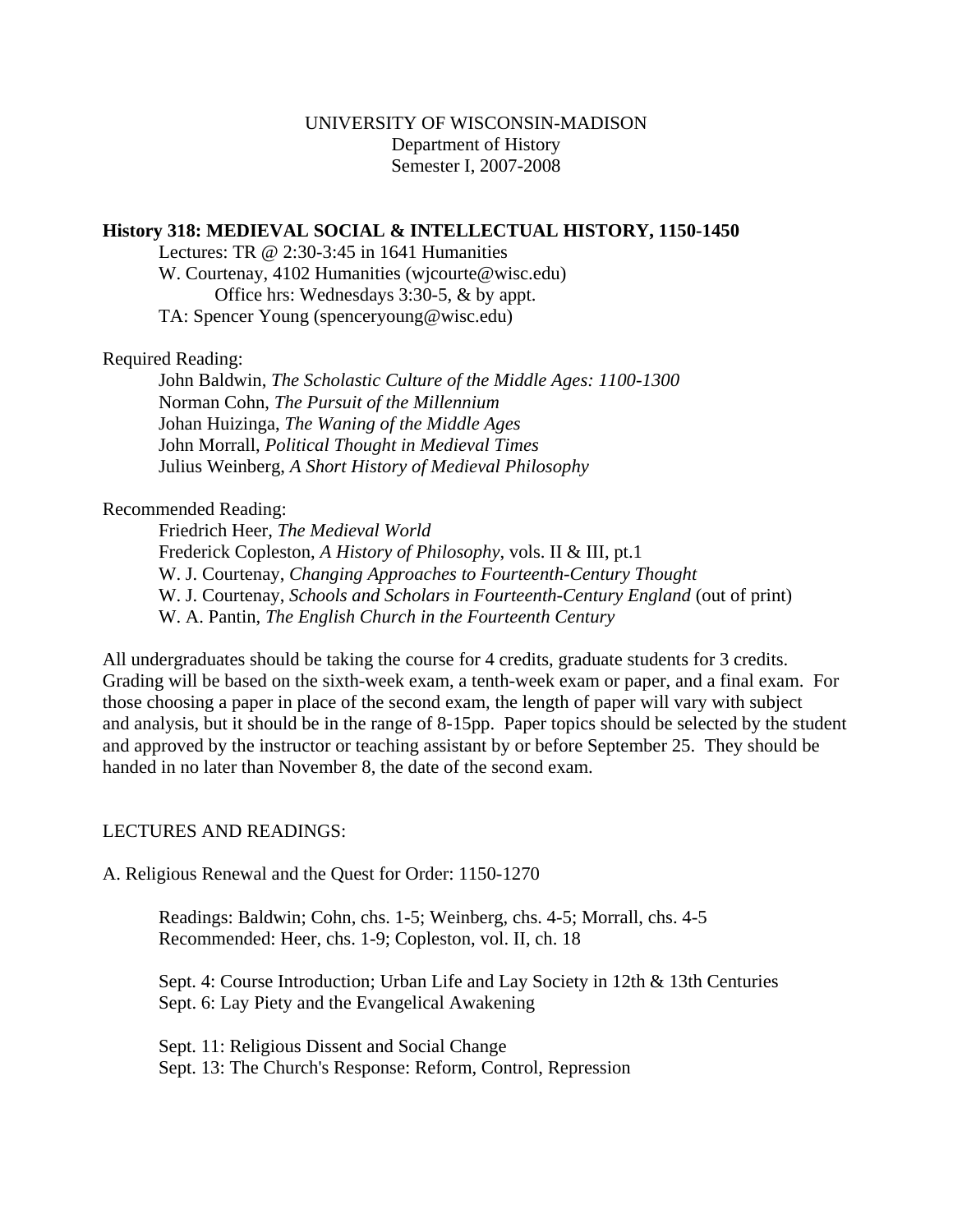Sept. 18: From Romanesque to Gothic (L. Courtenay) Sept. 20: Gothic Architecture, Cathedral and Monastic (L. Courtenay)

 Sept. 25: The Rise of Universities: Bologna, Paris, and Oxford Sept. 27: The Rise of Scholasticism in 12th and 13th Centuries

## B. The Impact of Aristotle on Medieval Thought: 1150-1270

 Readings: Weinberg, chs. 6-9; Morrall. ch.6 Recommended: Copleston, vol. II, chs. 19-41, 43 F. Heer, *The Medieval World*, chs. 10-12

 Oct. 2: Greek Philosophy and Religious Revelation in Arabic and Jewish Thought Oct. 4: Recovery of Aristotle in the West

 Oct. 9: Christianization of Aristotle Oct. 11: FIRST EXAMINATION

 Oct. 16: The Aristotelian Universe & the Expansion of Natural Philosophy Oct. 18: Empiricism and Aristotelian Epistemology

 Oct. 23: Apologetic and "Scientific" Theology: Aquinas & Lull Oct. 25: Human Nature, Grace, and Salvation in Bonaventure, Aquinas, and Scotus

Oct. 30: Law, Society, and Ethics in the 13th Century

#### C. The Augustinian Reaction: 1270-1350

 Readings: Weinberg, chs. 10-12; Morrall, chs. 7-8 Recommended: Copleston, II, chs. 42-50; III, chs. 1-11

Nov. 1: Latin Averroism and the Condemnation of 1277

 Nov. 6: Augustinian Reaction in Political Thought Nov. 8: SECOND EXAMINATION

 Nov. 13: Language and Science in the 14th Century Nov. 15: William of Ockham

 Nov. 20: Oxford and Paris in the Later 14th Century Nov. 22: Thanksgiving break, no lecture